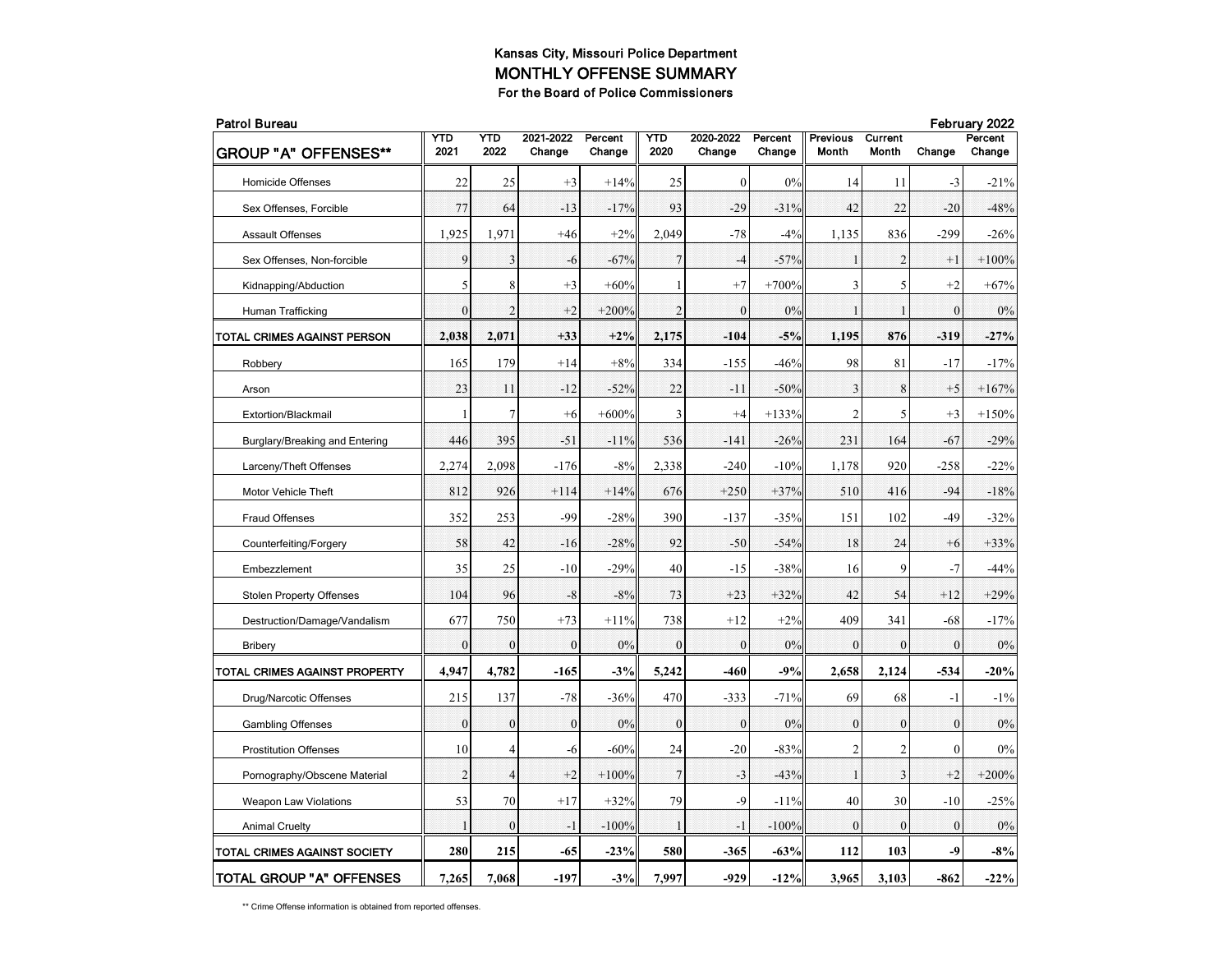| <b>Central Patrol</b>           |                  |                  |                     |                   |                |                     |                   |                   |                         | February 2022 |                   |  |  |
|---------------------------------|------------------|------------------|---------------------|-------------------|----------------|---------------------|-------------------|-------------------|-------------------------|---------------|-------------------|--|--|
| <b>GROUP "A" OFFENSES**</b>     | YTD<br>2021      | YTD<br>2022      | 2021-2022<br>Change | Percent<br>Change | YTD<br>2020    | 2020-2022<br>Change | Percent<br>Change | Previous<br>Month | Current<br><b>Month</b> | Change        | Percent<br>Change |  |  |
| <b>Homicide Offenses</b>        | 6                | 3                | $-3$                | $-50%$            | $\overline{4}$ | $-1$                | $-25%$            | 2                 | 1                       | $-1$          | $-50%$            |  |  |
| Sex Offenses, Forcible          | 21               | 14               | $-7$                | $-33%$            | 19             | $-5$                | $-26%$            | 9                 | 5                       | $-4$          | $-44%$            |  |  |
| <b>Assault Offenses</b>         | 388              | 432              | $+44$               | $+11%$            | 461            | $-29$               | $-6%$             | 252               | 180                     | $-72$         | $-29%$            |  |  |
| Sex Offenses, Non-forcible      | $\mathbf 1$      | 1                | $\overline{0}$      | 0%                | $\mathbf{1}$   | $\mathbf{0}$        | 0%                | $\mathbf{1}$      | $\boldsymbol{0}$        | $-1$          | $-100%$           |  |  |
| Kidnapping/Abduction            | $\mathbf{0}$     | $\overline{c}$   | $+2$                | $+200%$           | $\mathbf{0}$   | $+2$                | $+200%$           | $\mathbf{0}$      | $\overline{c}$          | $+2$          | $+200%$           |  |  |
| Human Trafficking               | $\theta$         | $\theta$         | $\theta$            | 0%                | $\mathbf{1}$   | - 1                 | $-100%$           | $\mathbf{0}$      | $\theta$                | $\theta$      | 0%                |  |  |
| TOTAL CRIMES AGAINST PERSON     | 416              | 452              | $+36$               | $+9%$             | 485            | $-33$               | $-7%$             | 264               | 188                     | $-76$         | $-29%$            |  |  |
| Robbery                         | 52               | 43               | $-9$                | $-17%$            | 92             | $-49$               | $-53%$            | 21                | 22                      | $+1$          | $+5%$             |  |  |
| Arson                           | $\overline{4}$   | $\boldsymbol{0}$ | $-4$                | $-100%$           | 5              | $-5$                | $-100%$           | $\boldsymbol{0}$  | $\mathbf{0}$            | $\mathbf{0}$  | 0%                |  |  |
| Extortion/Blackmail             | $\mathbf{1}$     | $\mathbf{0}$     | $-1$                | $-100%$           | 1              | $-1$                | $-100%$           | $\mathbf{0}$      | $\mathbf{0}$            | $\mathbf{0}$  | 0%                |  |  |
| Burglary/Breaking and Entering  | 101              | 84               | $-17$               | $-17%$            | 145            | $-61$               | $-42%$            | 46                | 38                      | -8            | $-17%$            |  |  |
| Larceny/Theft Offenses          | 643              | 758              | $+115$              | $+18%$            | 710            | $+48$               | $+7%$             | 427               | 331                     | $-96$         | $-22%$            |  |  |
| Motor Vehicle Theft             | 195              | 251              | $+56$               | $+29%$            | 160            | $+91$               | $+57%$            | 137               | 114                     | $-23$         | $-17%$            |  |  |
| <b>Fraud Offenses</b>           | 66               | 54               | $-12$               | $-18%$            | 76             | $-22$               | $-29%$            | 37                | 17                      | $-20$         | $-54%$            |  |  |
| Counterfeiting/Forgery          | 14               | 8                | $-6$                | $-43%$            | 23             | $-15$               | $-65%$            | $\overline{4}$    | $\overline{4}$          | $\mathbf{0}$  | 0%                |  |  |
| Embezzlement                    | $\overline{4}$   | 4                | $\mathbf{0}$        | 0%                | 8              | $-4$                | $-50%$            | 2                 | 2                       | $\mathbf{0}$  | 0%                |  |  |
| <b>Stolen Property Offenses</b> | 14               | 30               | $+16$               | $+114%$           | 11             | $+19$               | $+173%$           | 9                 | 21                      | $+12$         | $+133%$           |  |  |
| Destruction/Damage/Vandalism    | 199              | 282              | $+83$               | $+42%$            | 203            | $+79$               | $+39%$            | 155               | 127                     | $-28$         | $-18%$            |  |  |
| <b>Bribery</b>                  | $\overline{0}$   | $\mathbf{0}$     | $\overline{0}$      | 0%                | $\mathbf{0}$   | $\mathbf{0}$        | 0%                | $\boldsymbol{0}$  | $\mathbf{0}$            | $\mathbf{0}$  | 0%                |  |  |
| TOTAL CRIMES AGAINST PROPERTY   | 1,293            | 1,514            | $+221$              | $+17%$            | 1,434          | $+80$               | $+6%$             | 838               | 676                     | $-162$        | $-19%$            |  |  |
| Drug/Narcotic Offenses          | 43               | 48               | $+5$                | $+12%$            | 152            | $-104$              | $-68%$            | 28                | 20                      | -8            | $-29%$            |  |  |
| <b>Gambling Offenses</b>        | $\Omega$         | $\mathbf{0}$     | $\mathbf{0}$        | 0%                | $\mathbf{0}$   | $\mathbf{0}$        | 0%                | $\mathbf{0}$      | $\theta$                | $\theta$      | 0%                |  |  |
| <b>Prostitution Offenses</b>    | $\boldsymbol{0}$ | $\boldsymbol{0}$ | $\boldsymbol{0}$    | 0%                | $\overline{4}$ | $-4$                | $-100%$           | $\boldsymbol{0}$  | $\mathbf{0}$            | $\theta$      | 0%                |  |  |
| Pornography/Obscene Material    | $\mathbf{1}$     | $\mathbf{1}$     | $\mathbf{0}$        | 0%                | $\mathbf{1}$   | $\mathbf{0}$        | $0\%$             | $\mathbf{1}$      | $\mathbf{0}$            | $-1$          | $-100%$           |  |  |
| <b>Weapon Law Violations</b>    | 13               | 22               | $+9$                | $+69%$            | 14             | $+8$                | $+57%$            | 11                | 11                      | $\mathbf{0}$  | 0%                |  |  |
| <b>Animal Cruelty</b>           | 1                | $\mathbf{0}$     | $-1$                | $-100%$           | $\theta$       | $\theta$            | 0%                | $\mathbf{0}$      | $\theta$                | $\theta$      | 0%                |  |  |
| TOTAL CRIMES AGAINST SOCIETY    | 57               | 71               | $+14$               | $+25%$            | 171            | $-100$              | $-58%$            | 40                | 31                      | -9            | $-23%$            |  |  |
| TOTAL GROUP "A" OFFENSES        | 1,766            | 2,037            | $+271$              | $+15%$            | 2,090          | $-53$               | $-3%$             | 1,142             | 895                     | $-247$        | $-22%$            |  |  |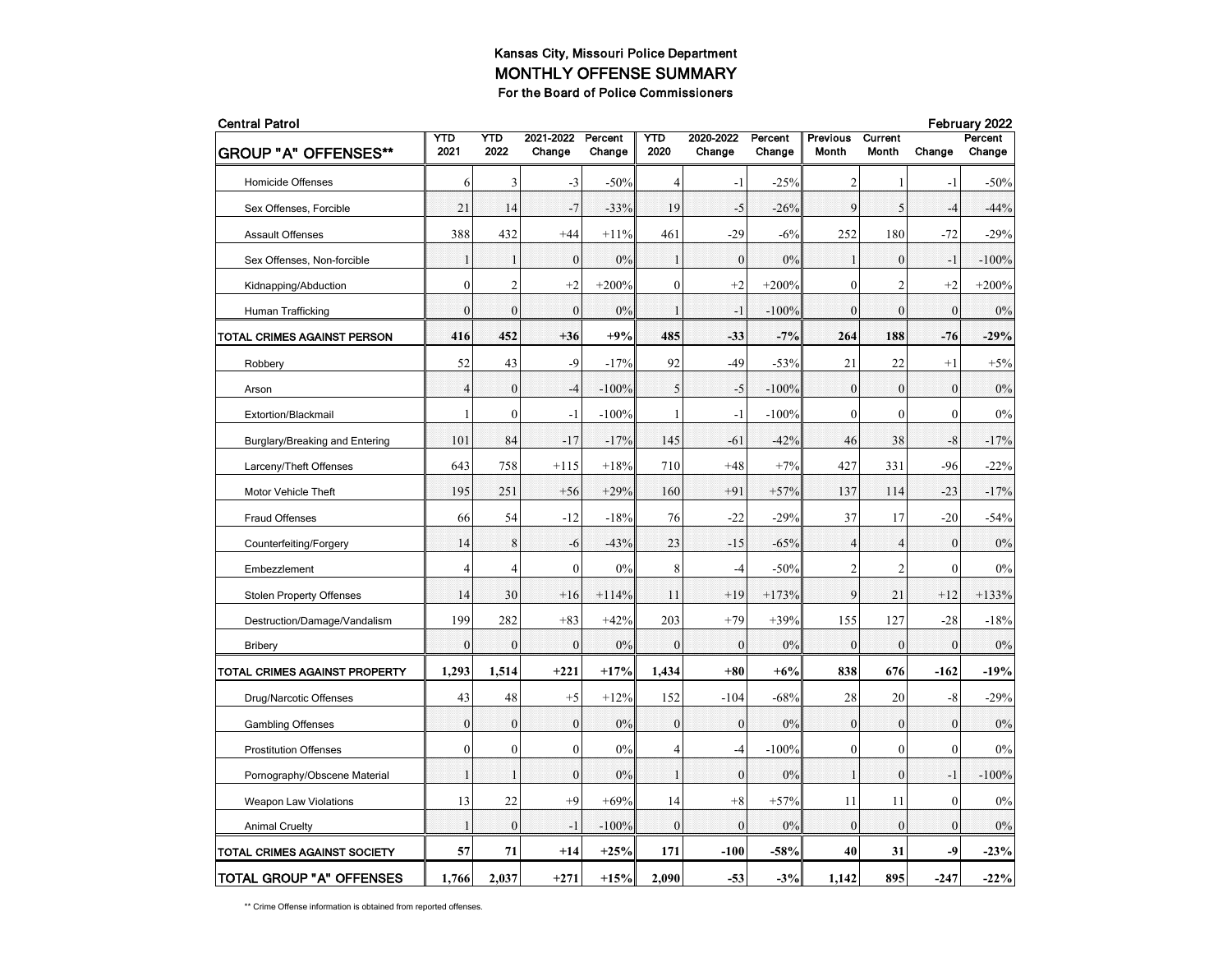| <b>Metro Patrol</b>             |                  |                  |                     |                   |                |                     |                   |                   |                         | February 2022    |                   |  |
|---------------------------------|------------------|------------------|---------------------|-------------------|----------------|---------------------|-------------------|-------------------|-------------------------|------------------|-------------------|--|
| <b>GROUP "A" OFFENSES**</b>     | YTD<br>2021      | YTD<br>2022      | 2021-2022<br>Change | Percent<br>Change | YTD<br>2020    | 2020-2022<br>Change | Percent<br>Change | Previous<br>Month | Current<br><b>Month</b> | Change           | Percent<br>Change |  |
| <b>Homicide Offenses</b>        | 3                | 5                | $+2$                | $+67%$            | 7              | $-2$                | $-29%$            | 4                 | 1                       | $-3$             | $-75%$            |  |
| Sex Offenses, Forcible          | 8                | 12               | $+4$                | $+50%$            | 17             | $-5$                | $-29%$            | $\overline{7}$    | 5                       | $-2$             | $-29%$            |  |
| <b>Assault Offenses</b>         | 488              | 485              | $-3$                | $-1\%$            | 455            | $+30$               | $+7%$             | 278               | 207                     | $-71$            | $-26%$            |  |
| Sex Offenses, Non-forcible      | $\mathbf 1$      | $\boldsymbol{0}$ | $-1$                | $-100%$           | $\mathbf{1}$   | $-1$                | $-100%$           | $\mathbf{0}$      | $\mathbf{0}$            | $\boldsymbol{0}$ | 0%                |  |
| Kidnapping/Abduction            | $\mathbf{0}$     | 3                | $+3$                | $+300%$           | 1              | $+2$                | $+200%$           | 3                 | $\theta$                | -3               | $-100%$           |  |
| Human Trafficking               | $\theta$         |                  | $+1$                | $+100%$           | $\theta$       | $+1$                | $+100%$           | $\mathbf{1}$      | $\theta$                | $-1$             | $-100%$           |  |
| TOTAL CRIMES AGAINST PERSON     | 500              | 505              | $+5$                | $+1\%$            | 481            | $+24$               | $+5%$             | 292               | 213                     | $-79$            | $-27%$            |  |
| Robbery                         | 29               | 41               | $+12$               | $+41%$            | 64             | $-23$               | $-36%$            | 20                | 21                      | $+1$             | $+5%$             |  |
| Arson                           | $\overline{4}$   | 3                | $-1$                | $-25%$            | $\overline{7}$ | $-4$                | $-57%$            | $\mathbf 1$       | $\overline{2}$          | $+1$             | $+100%$           |  |
| Extortion/Blackmail             | $\mathbf{0}$     | $\mathbf{0}$     | $\mathbf{0}$        | 0%                | $\mathfrak{2}$ | $-2$                | -100%             | $\mathbf{0}$      | $\mathbf{0}$            | $\mathbf{0}$     | 0%                |  |
| Burglary/Breaking and Entering  | 109              | 99               | $-10$               | $-9%$             | 110            | $-11$               | $-10%$            | 64                | 35                      | $-29$            | $-45%$            |  |
| Larceny/Theft Offenses          | 353              | 293              | $-60$               | $-17%$            | 335            | $-42$               | $-13%$            | 166               | 127                     | $-39$            | $-23%$            |  |
| Motor Vehicle Theft             | 132              | 137              | $+5$                | $+4%$             | 116            | $+21$               | $+18%$            | 68                | 69                      | $+1$             | $+1\%$            |  |
| <b>Fraud Offenses</b>           | 53               | 49               | $-4$                | $-8%$             | 55             | -6                  | $-11%$            | 26                | 23                      | $-3$             | $-12%$            |  |
| Counterfeiting/Forgery          | 5                | 9                | $+4$                | $+80%$            | 18             | -9                  | $-50%$            | $\overline{4}$    | 5                       | $+1$             | $+25%$            |  |
| Embezzlement                    | $\overline{7}$   | 6                | $-1$                | $-14%$            | 10             | $-4$                | $-40%$            | 3                 | 3                       | $\mathbf{0}$     | 0%                |  |
| <b>Stolen Property Offenses</b> | 21               | 10               | $-11$               | $-52%$            | 10             | $\boldsymbol{0}$    | $0\%$             | 5                 | 5                       | $\bf{0}$         | 0%                |  |
| Destruction/Damage/Vandalism    | 162              | 125              | $-37$               | $-23%$            | 138            | $-13$               | $-9%$             | 65                | 60                      | -5               | $-8%$             |  |
| <b>Bribery</b>                  | $\bf{0}$         | $\boldsymbol{0}$ | $\overline{0}$      | 0%                | $\mathbf{0}$   | $\mathbf{0}$        | 0%                | $\boldsymbol{0}$  | $\mathbf{0}$            | $\mathbf{0}$     | 0%                |  |
| TOTAL CRIMES AGAINST PROPERTY   | 875              | 772              | $-103$              | $-12%$            | 865            | $-93$               | $-11%$            | 422               | 350                     | $-72$            | $-17%$            |  |
| Drug/Narcotic Offenses          | 43               | 14               | $-29$               | $-67%$            | 60             | $-46$               | $-77%$            | 3                 | 11                      | $+8$             | $+267%$           |  |
| <b>Gambling Offenses</b>        | $\Omega$         | $\mathbf{0}$     | $\mathbf{0}$        | 0%                | $\mathbf{0}$   | $\mathbf{0}$        | 0%                | $\mathbf{0}$      | $\mathbf{0}$            | $\mathbf{0}$     | 0%                |  |
| <b>Prostitution Offenses</b>    | $\boldsymbol{0}$ | $\boldsymbol{0}$ | $\mathbf{0}$        | 0%                | $\overline{c}$ | $-2$                | $-100%$           | $\boldsymbol{0}$  | $\mathbf{0}$            | $\theta$         | 0%                |  |
| Pornography/Obscene Material    | $\mathbf{0}$     | $\mathbf{1}$     | $+1$                | $+100%$           | 3              | $-2$                | $-67%$            | $\boldsymbol{0}$  | 1                       | $+1$             | $+100%$           |  |
| <b>Weapon Law Violations</b>    | 12               | 15               | $+3$                | $+25%$            | 12             | $+3$                | $+25%$            | 9                 | 6                       | $-3$             | $-33%$            |  |
| <b>Animal Cruelty</b>           | $\theta$         | $\mathbf{0}$     | $\theta$            | 0%                | $\theta$       | $\theta$            | 0%                | $\mathbf{0}$      | $\theta$                | $\theta$         | 0%                |  |
| TOTAL CRIMES AGAINST SOCIETY    | 55               | 30               | $-25$               | $-45%$            | 77             | $-47$               | $-61%$            | 12                | 18                      | +6               | $+50%$            |  |
| TOTAL GROUP "A" OFFENSES        | 1,430            | 1,307            | $-123$              | $-9%$             | 1,423          | $-116$              | $-8%$             | 726               | 581                     | $-145$           | $-20%$            |  |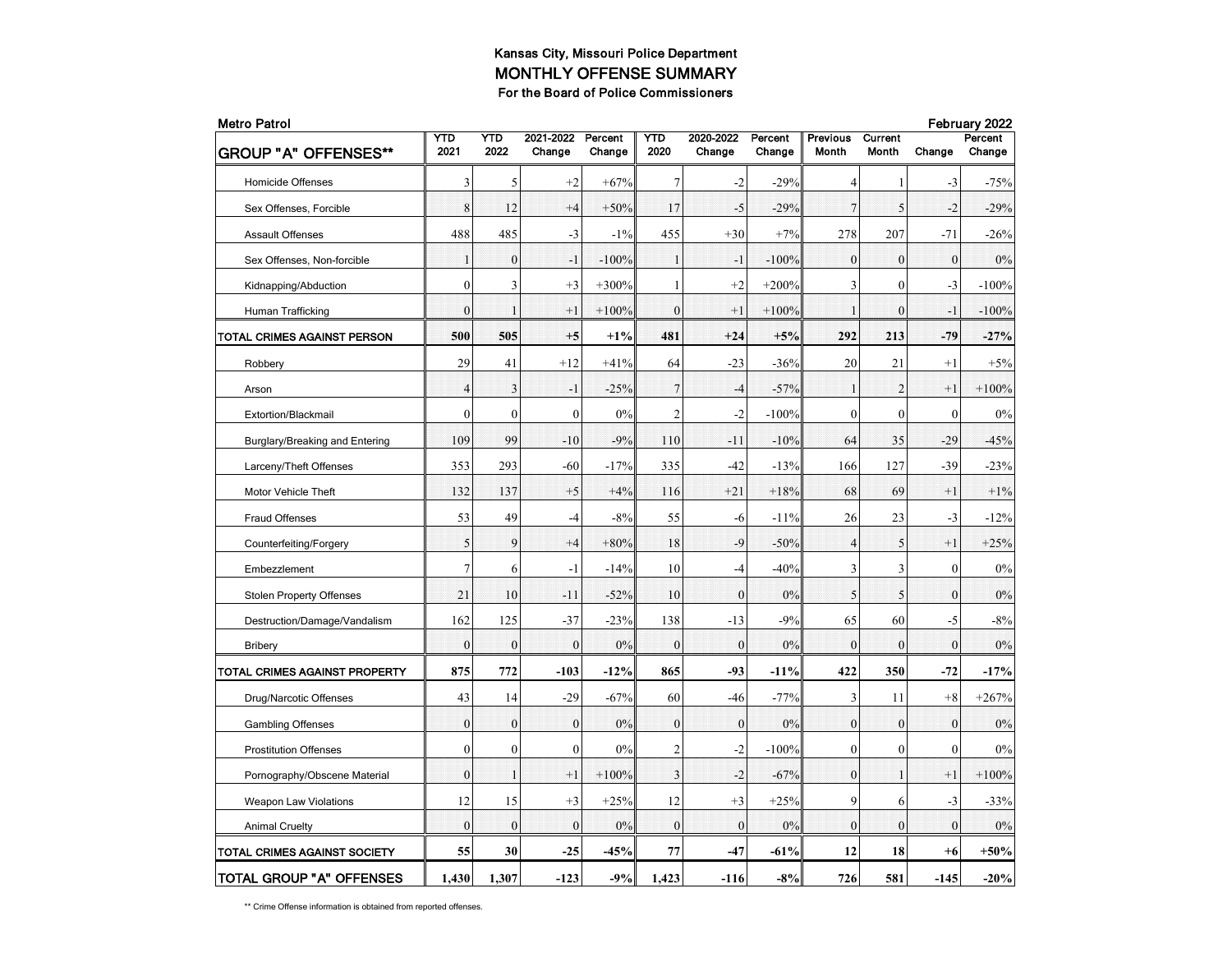| <b>East Patrol</b>              |                |                |                     |                   |                |                     |                   |                          |                                |                  | February 2022     |  |  |  |
|---------------------------------|----------------|----------------|---------------------|-------------------|----------------|---------------------|-------------------|--------------------------|--------------------------------|------------------|-------------------|--|--|--|
| <b>GROUP "A" OFFENSES**</b>     | YTD<br>2021    | YTD<br>2022    | 2021-2022<br>Change | Percent<br>Change | YTD<br>2020    | 2020-2022<br>Change | Percent<br>Change | <b>Previous</b><br>Month | <b>Current</b><br><b>Month</b> | Change           | Percent<br>Change |  |  |  |
| <b>Homicide Offenses</b>        | 6              | 13             | $+7$                | $+117%$           | 9              | $+4$                | $+44%$            | 6                        | $\tau$                         | $+1$             | $+17%$            |  |  |  |
| Sex Offenses, Forcible          | 23             | 26             | $+3$                | $+13%$            | 30             | $-4$                | $-13%$            | 19                       | $\overline{7}$                 | $-12$            | $-63%$            |  |  |  |
| <b>Assault Offenses</b>         | 506            | 533            | $+27$               | $+5%$             | 585            | $-52$               | $-9%$             | 285                      | 248                            | $-37$            | $-13%$            |  |  |  |
| Sex Offenses, Non-forcible      | 6              | 1              | $-5$                | $-83%$            | $\overline{4}$ | $-3$                | $-75%$            | $\boldsymbol{0}$         | 1                              | $+1$             | $+100%$           |  |  |  |
| Kidnapping/Abduction            | 3              | 1              | $-2$                | $-67%$            | $\mathbf{0}$   | $+1$                | $+100%$           | $\mathbf{0}$             | 1                              | $+1$             | $+100%$           |  |  |  |
| Human Trafficking               | $\mathbf{0}$   | 1              | $+1$                | $+100%$           | $\mathbf{1}$   | $\mathbf{0}$        | 0%                | $\mathbf{0}$             | $\mathbf{1}$                   | $+1$             | $+100%$           |  |  |  |
| TOTAL CRIMES AGAINST PERSON     | 544            | 574            | $+30$               | $+6%$             | 628            | -54                 | $-9%$             | 310                      | 264                            | -46              | $-15%$            |  |  |  |
| Robbery                         | 46             | 59             | $+13$               | $+28%$            | 104            | $-45$               | $-43%$            | 30                       | 29                             | $-1$             | $-3%$             |  |  |  |
| Arson                           | 15             | $\overline{7}$ | $-8$                | $-53%$            | 9              | $-2$                | $-22%$            | 1                        | 6                              | $+5$             | $+500%$           |  |  |  |
| Extortion/Blackmail             | $\mathbf{0}$   | 4              | $+4$                | $+400%$           | $\mathbf{0}$   | $+4$                | $+400%$           | 2                        | $\overline{c}$                 | $\mathbf{0}$     | $0\%$             |  |  |  |
| Burglary/Breaking and Entering  | 101            | 88             | $-13$               | $-13%$            | 116            | $-28$               | $-24%$            | 49                       | 39                             | $-10$            | $-20%$            |  |  |  |
| Larceny/Theft Offenses          | 411            | 371            | $-40$               | $-10%$            | 455            | -84                 | $-18%$            | 206                      | 165                            | -41              | $-20%$            |  |  |  |
| Motor Vehicle Theft             | 211            | 267            | $+56$               | $+27%$            | 172            | $+95$               | $+55%$            | 151                      | 116                            | $-35$            | $-23%$            |  |  |  |
| <b>Fraud Offenses</b>           | 56             | 35             | $-21$               | $-38%$            | 77             | $-42$               | $-55%$            | 19                       | 16                             | $-3$             | $-16%$            |  |  |  |
| Counterfeiting/Forgery          | 8              | 8              | $\mathbf{0}$        | 0%                | 14             | $-6$                | $-43%$            | 3                        | 5                              | $+2$             | $+67%$            |  |  |  |
| Embezzlement                    | 6              | 6              | $\mathbf{0}$        | 0%                | 8              | $-2$                | $-25%$            | 3                        | 3                              | $\mathbf{0}$     | 0%                |  |  |  |
| <b>Stolen Property Offenses</b> | 44             | 29             | $-15$               | $-34%$            | 41             | $-12$               | $-29%$            | 16                       | 13                             | $-3$             | $-19%$            |  |  |  |
| Destruction/Damage/Vandalism    | 137            | 146            | $+9$                | $+7%$             | 204            | $-58$               | $-28%$            | 87                       | 59                             | $-28$            | $-32%$            |  |  |  |
| <b>Bribery</b>                  | $\overline{0}$ | $\mathbf{0}$   | $\overline{0}$      | 0%                | $\mathbf{0}$   | $\mathbf{0}$        | 0%                | $\mathbf{0}$             | $\mathbf{0}$                   | $\theta$         | 0%                |  |  |  |
| TOTAL CRIMES AGAINST PROPERTY   | 1,035          | 1,020          | $-15$               | $-1\%$            | 1,200          | $-180$              | $-15%$            | 567                      | 453                            | $-114$           | $-20%$            |  |  |  |
| Drug/Narcotic Offenses          | 74             | 46             | $-28$               | $-38%$            | 162            | $-116$              | $-72%$            | 23                       | 23                             | $\boldsymbol{0}$ | $0\%$             |  |  |  |
| <b>Gambling Offenses</b>        | $\mathbf{0}$   | $\mathbf{0}$   | $\boldsymbol{0}$    | 0%                | $\mathbf{0}$   | $\boldsymbol{0}$    | 0%                | $\mathbf{0}$             | $\mathbf{0}$                   | $\mathbf{0}$     | 0%                |  |  |  |
| <b>Prostitution Offenses</b>    | $\overline{7}$ | 1              | -6                  | $-86%$            | 10             | $-9$                | $-90%$            | $\boldsymbol{0}$         | 1                              | $+1$             | $+100%$           |  |  |  |
| Pornography/Obscene Material    | $\mathbf{0}$   | 1              | $+1$                | $+100%$           | $\overline{2}$ | $-1$                | $-50%$            | $\mathbf{0}$             | 1                              | $+1$             | $+100%$           |  |  |  |
| <b>Weapon Law Violations</b>    | 20             | 22             | $+2$                | $+10%$            | 34             | $-12$               | $-35%$            | 16                       | 6                              | $-10$            | $-63%$            |  |  |  |
| <b>Animal Cruelty</b>           | $\mathbf{0}$   | $\mathbf{0}$   | $\theta$            | 0%                | $\theta$       | $\theta$            | 0%                | $\mathbf{0}$             | $\theta$                       | $\theta$         | 0%                |  |  |  |
| TOTAL CRIMES AGAINST SOCIETY    | 101            | 70             | $-31$               | $-31%$            | 208            | $-138$              | $-66%$            | 39                       | 31                             | -8               | $-21%$            |  |  |  |
| TOTAL GROUP "A" OFFENSES        | 1,680          | 1,664          | $-16$               | $-1%$             | 2,036          | $-372$              | $-18%$            | 916                      | 748                            | $-168$           | $-18%$            |  |  |  |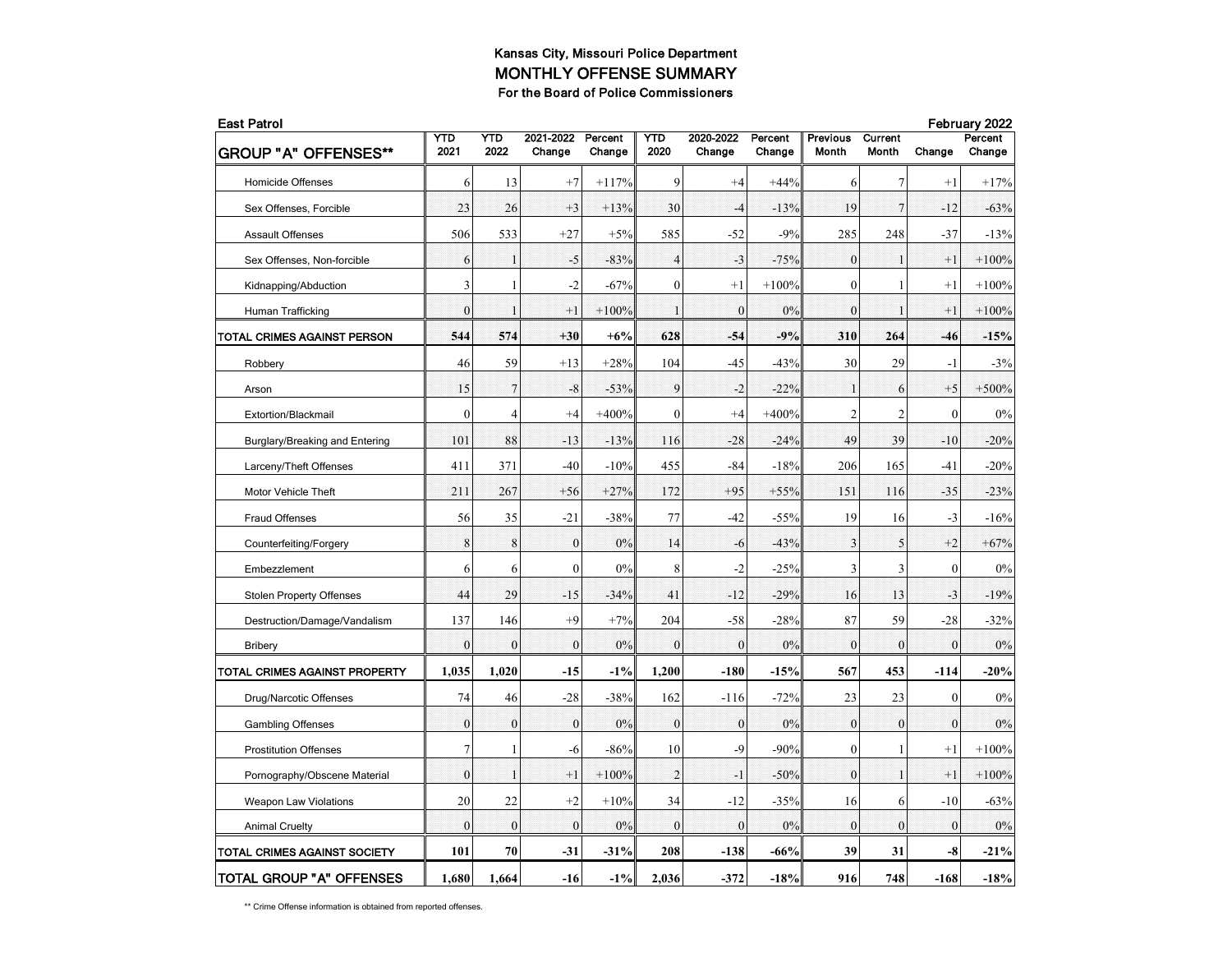| <b>North Patrol</b>             |                  |                  |                     |                   |                |                     |                   |                          |                         |                  | February 2022     |
|---------------------------------|------------------|------------------|---------------------|-------------------|----------------|---------------------|-------------------|--------------------------|-------------------------|------------------|-------------------|
| <b>GROUP "A" OFFENSES**</b>     | YTD<br>2021      | YTD<br>2022      | 2021-2022<br>Change | Percent<br>Change | YTD<br>2020    | 2020-2022<br>Change | Percent<br>Change | <b>Previous</b><br>Month | Current<br><b>Month</b> | Change           | Percent<br>Change |
| <b>Homicide Offenses</b>        | $\overline{c}$   | 1                | $-1$                | $-50%$            | 1              | $\mathbf{0}$        | 0%                | $\boldsymbol{0}$         | 1                       | $+1$             | $+100%$           |
| Sex Offenses, Forcible          | $\overline{2}$   | 3                | $+1$                | $+50%$            | 9              | $-6$                | $-67%$            | 3                        | $\mathbf{0}$            | $-3$             | $-100%$           |
| <b>Assault Offenses</b>         | 125              | 136              | $+11$               | $+9%$             | 108            | $+28$               | $+26%$            | 73                       | 63                      | $-10$            | $-14%$            |
| Sex Offenses, Non-forcible      | $\boldsymbol{0}$ | $\boldsymbol{0}$ | $\mathbf{0}$        | 0%                | $\mathbf{1}$   | $-1$                | $-100%$           | $\boldsymbol{0}$         | $\boldsymbol{0}$        | $\boldsymbol{0}$ | 0%                |
| Kidnapping/Abduction            | $\mathbf{0}$     | $\mathbf{0}$     | $\overline{0}$      | 0%                | $\mathbf{0}$   | $\mathbf{0}$        | 0%                | $\boldsymbol{0}$         | $\mathbf{0}$            | $\theta$         | 0%                |
| Human Trafficking               | $\theta$         | $\mathbf{0}$     | $\overline{0}$      | 0%                | $\mathbf{0}$   | $\mathbf{0}$        | 0%                | $\mathbf{0}$             | $\theta$                | $\theta$         | 0%                |
| TOTAL CRIMES AGAINST PERSON     | 129              | 140              | $+11$               | +9%               | 119            | $+21$               | $+18%$            | 76                       | 64                      | $-12$            | $-16%$            |
| Robbery                         | $\boldsymbol{7}$ | 6                | $-1$                | $-14%$            | 9              | $-3$                | $-33%$            | 5                        | $\mathbf{1}$            | $-4$             | $-80%$            |
| Arson                           | $\boldsymbol{0}$ | $\boldsymbol{0}$ | $\mathbf{0}$        | 0%                | $\mathbf{1}$   | $-1$                | $-100%$           | $\bf{0}$                 | $\boldsymbol{0}$        | $\boldsymbol{0}$ | 0%                |
| Extortion/Blackmail             | $\mathbf{0}$     | $\mathbf{0}$     | $\boldsymbol{0}$    | 0%                | $\mathbf{0}$   | $\boldsymbol{0}$    | 0%                | $\mathbf{0}$             | $\mathbf{0}$            | $\mathbf{0}$     | 0%                |
| Burglary/Breaking and Entering  | 23               | 29               | $+6$                | $+26%$            | 35             | $-6$                | $-17%$            | 21                       | 8                       | $-13$            | $-62%$            |
| Larceny/Theft Offenses          | 296              | 255              | $-41$               | $-14%$            | 271            | $-16$               | $-6%$             | 138                      | 117                     | $-21$            | $-15%$            |
| Motor Vehicle Theft             | 69               | 81               | $+12$               | $+17%$            | 42             | $+39$               | $+93%$            | 47                       | 34                      | $-13$            | $-28%$            |
| <b>Fraud Offenses</b>           | 58               | 41               | $-17$               | $-29%$            | 61             | $-20$               | $-33%$            | 23                       | 18                      | $-5$             | $-22%$            |
| Counterfeiting/Forgery          | 11               | 10               | $-1$                | $-9%$             | 14             | $-4$                | $-29%$            | $\boldsymbol{2}$         | 8                       | $+6$             | $+300%$           |
| Embezzlement                    | 5                | 2                | $-3$                | $-60%$            | $\overline{2}$ | $\boldsymbol{0}$    | 0%                | $\mathfrak{2}$           | $\mathbf{0}$            | $-2$             | $-100%$           |
| <b>Stolen Property Offenses</b> | 5                | 3                | $-2$                | $-40%$            | $\overline{2}$ | $+1$                | $+50%$            | $\mathbf{1}$             | $\overline{2}$          | $+1$             | $+100%$           |
| Destruction/Damage/Vandalism    | 51               | 51               | $\mathbf{0}$        | $0\%$             | 56             | -5                  | $-9%$             | 20                       | 31                      | $+11$            | $+55%$            |
| <b>Bribery</b>                  | $\overline{0}$   | $\mathbf{0}$     | $\overline{0}$      | 0%                | $\mathbf{0}$   | $\mathbf{0}$        | 0%                | $\bf{0}$                 | $\bf{0}$                | $\mathbf{0}$     | 0%                |
| TOTAL CRIMES AGAINST PROPERTY   | 525              | 478              | $-47$               | -9%               | 493            | $-15$               | $-3%$             | 259                      | 219                     | -40              | $-15%$            |
| Drug/Narcotic Offenses          | 8                | 11               | $+3$                | $+38%$            | 23             | $-12$               | $-52%$            | $\mathbf{2}$             | 9                       | $^{+7}$          | $+350%$           |
| <b>Gambling Offenses</b>        | $\mathbf{0}$     | $\boldsymbol{0}$ | $\mathbf{0}$        | 0%                | $\mathbf{0}$   | $\boldsymbol{0}$    | 0%                | $\boldsymbol{0}$         | $\mathbf{0}$            | $\boldsymbol{0}$ | 0%                |
| <b>Prostitution Offenses</b>    | 1                | $\overline{2}$   | $+1$                | $+100%$           | $\overline{2}$ | $\mathbf{0}$        | 0%                | $\mathfrak{2}$           | $\mathbf{0}$            | $-2$             | $-100%$           |
| Pornography/Obscene Material    | $\mathbf{1}$     | $\mathbf{0}$     | $-1$                | $-100%$           | $\mathbf{1}$   | $\cdot$ 1           | $-100%$           | $\mathbf{0}$             | $\mathbf{0}$            | $\mathbf{0}$     | 0%                |
| <b>Weapon Law Violations</b>    | 1                | 6                | $+5$                | $+500%$           | 3              | $+3$                | $+100%$           | 2                        | 4                       | $+2$             | $+100%$           |
| <b>Animal Cruelty</b>           | $\overline{0}$   | $\mathbf{0}$     | $\mathbf{0}$        | 0%                | $\mathbf{0}$   | $\theta$            | 0%                | $\mathbf{0}$             | $\mathbf{0}$            | $\mathbf{0}$     | 0%                |
| TOTAL CRIMES AGAINST SOCIETY    | 11               | 19               | $+8$                | $+73%$            | 29             | $-10$               | $-34%$            | 6                        | 13                      | $+7$             | $+117%$           |
| <b>TOTAL GROUP "A" OFFENSES</b> | 665              | 637              | $-28$               | $-4%$             | 641            | $-4$                | $-1\%$            | 341                      | 296                     | $-45$            | $-13%$            |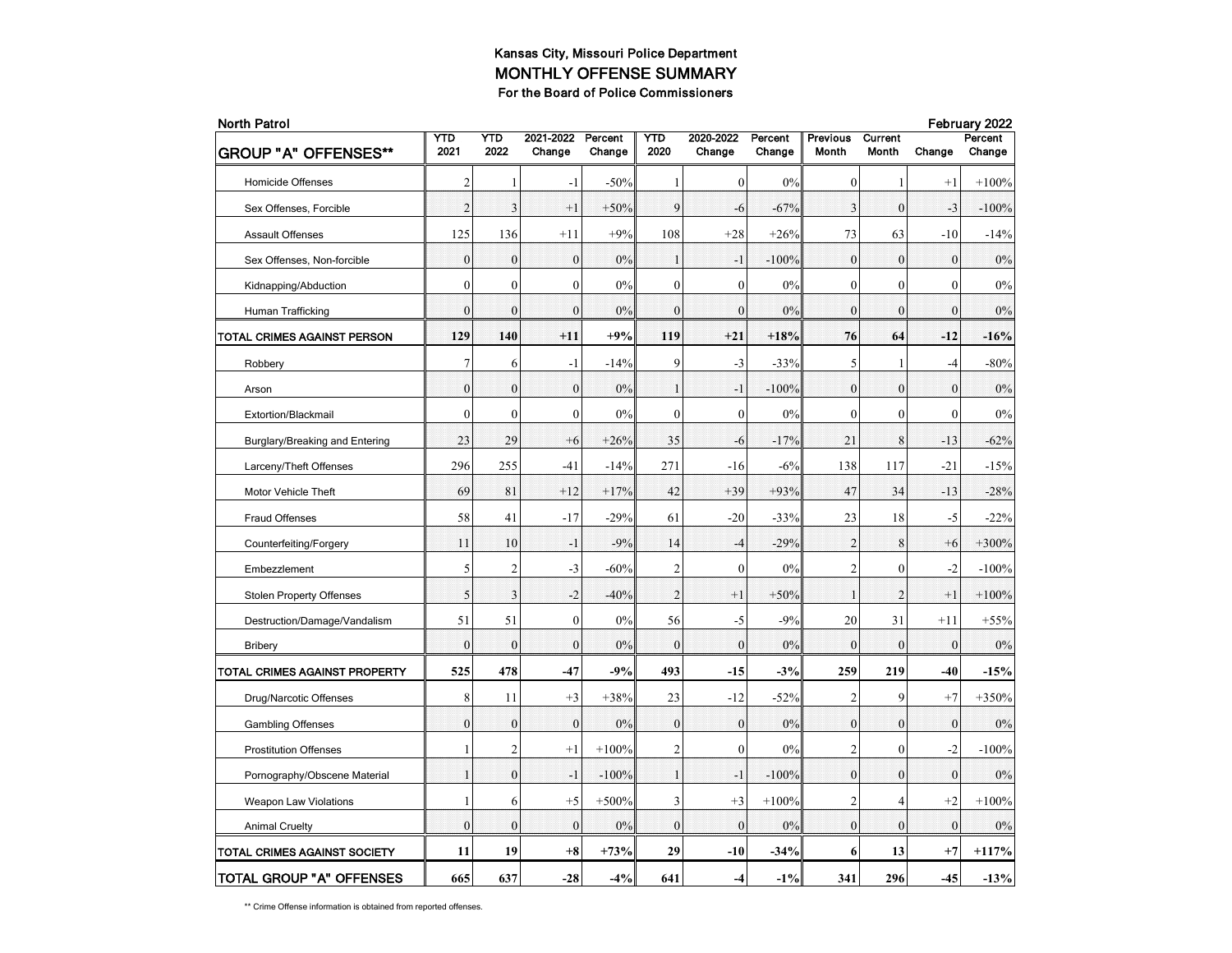| <b>South Patrol</b>             |                  |                  |                          |                   |                |                     |                   |                   |                         |              | February 2022     |  |
|---------------------------------|------------------|------------------|--------------------------|-------------------|----------------|---------------------|-------------------|-------------------|-------------------------|--------------|-------------------|--|
| <b>GROUP "A" OFFENSES**</b>     | YTD<br>2021      | YTD<br>2022      | 2021-2022<br>Change      | Percent<br>Change | YTD<br>2020    | 2020-2022<br>Change | Percent<br>Change | Previous<br>Month | Current<br><b>Month</b> | Change       | Percent<br>Change |  |
| <b>Homicide Offenses</b>        | 5                | 2                | $-3$                     | $-60%$            | $\overline{4}$ | $-2$                | $-50%$            | 1                 | 1                       | $\mathbf{0}$ | 0%                |  |
| Sex Offenses, Forcible          | 12               | 3                | -9                       | $-75%$            | 11             | $-8$                | $-73%$            | 3                 | $\boldsymbol{0}$        | $-3$         | $-100%$           |  |
| <b>Assault Offenses</b>         | 278              | 247              | $-31$                    | $-11%$            | 297            | $-50$               | $-17%$            | 166               | 81                      | $-85$        | $-51%$            |  |
| Sex Offenses, Non-forcible      | $\mathbf{1}$     | $\boldsymbol{0}$ | $\overline{\phantom{0}}$ | $-100%$           | $\mathbf{0}$   | $\mathbf{0}$        | 0%                | $\boldsymbol{0}$  | $\mathbf{0}$            | $\mathbf{0}$ | 0%                |  |
| Kidnapping/Abduction            | $\overline{2}$   | $\overline{c}$   | $\mathbf{0}$             | 0%                | $\mathbf{0}$   | $+2$                | $+200%$           | $\mathbf{0}$      | $\overline{c}$          | $+2$         | $+200%$           |  |
| Human Trafficking               | $\theta$         | $\mathbf{0}$     | $\theta$                 | 0%                | $\theta$       | $\theta$            | 0%                | $\mathbf{0}$      | $\theta$                | $\theta$     | 0%                |  |
| TOTAL CRIMES AGAINST PERSON     | 298              | 254              | $-44$                    | $-15%$            | 312            | -58                 | $-19%$            | 170               | 84                      | -86          | $-51%$            |  |
| Robbery                         | 21               | 20               | $-1$                     | $-5%$             | 48             | $-28$               | $-58%$            | 14                | 6                       | -8           | $-57%$            |  |
| Arson                           | $\boldsymbol{0}$ | $\boldsymbol{0}$ | $\mathbf{0}$             | 0%                | $\mathbf{0}$   | $\mathbf{0}$        | $0\%$             | $\boldsymbol{0}$  | $\mathbf{0}$            | $\mathbf{0}$ | 0%                |  |
| Extortion/Blackmail             | $\mathbf{0}$     | $\mathbf{0}$     | $\mathbf{0}$             | 0%                | $\mathbf{0}$   | $\mathbf{0}$        | 0%                | $\mathbf{0}$      | $\mathbf{0}$            | $\mathbf{0}$ | 0%                |  |
| Burglary/Breaking and Entering  | 71               | 60               | $-11$                    | $-15%$            | 78             | $-18$               | $-23%$            | 35                | 25                      | $-10$        | $-29%$            |  |
| Larceny/Theft Offenses          | 273              | 190              | $-83$                    | $-30%$            | 276            | $-86$               | $-31%$            | 104               | 86                      | $-18$        | $-17%$            |  |
| Motor Vehicle Theft             | 119              | 84               | $-35$                    | $-29%$            | 62             | $+22$               | $+35%$            | 49                | 35                      | $-14$        | $-29%$            |  |
| <b>Fraud Offenses</b>           | 57               | 31               | $-26$                    | $-46%$            | 50             | $-19$               | $-38%$            | 20                | 11                      | $-9$         | $-45%$            |  |
| Counterfeiting/Forgery          | 8                | 5                | $-3$                     | $-38%$            | 14             | -9                  | $-64%$            | 3                 | $\overline{2}$          | $-1$         | $-33%$            |  |
| Embezzlement                    | 10               | $\overline{2}$   | $-8$                     | $-80%$            | 8              | -6                  | $-75%$            | 2                 | $\mathbf{0}$            | -2           | $-100%$           |  |
| <b>Stolen Property Offenses</b> | 11               | 15               | $+4$                     | $+36%$            | $\overline{7}$ | $+8$                | $+114%$           | 5                 | 10                      | $+5$         | $+100%$           |  |
| Destruction/Damage/Vandalism    | 76               | 79               | $+3$                     | $+4%$             | 66             | $+13$               | $+20%$            | 47                | 32                      | $-15$        | $-32%$            |  |
| <b>Bribery</b>                  | $\bf{0}$         | $\mathbf{0}$     | $\overline{0}$           | 0%                | $\mathbf{0}$   | $\mathbf{0}$        | 0%                | $\mathbf{0}$      | $\mathbf{0}$            | $\mathbf{0}$ | 0%                |  |
| TOTAL CRIMES AGAINST PROPERTY   | 646              | 486              | $-160$                   | $-25%$            | 609            | $-123$              | $-20%$            | 279               | 207                     | $-72$        | $-26%$            |  |
| Drug/Narcotic Offenses          | 12               | 11               | $-1$                     | $-8%$             | 33             | $-22$               | $-67%$            | 8                 | 3                       | -5           | $-63%$            |  |
| <b>Gambling Offenses</b>        | $\Omega$         | $\mathbf{0}$     | $\mathbf{0}$             | 0%                | $\theta$       | $\mathbf{0}$        | 0%                | $\mathbf{0}$      | $\mathbf{0}$            | $\theta$     | 0%                |  |
| <b>Prostitution Offenses</b>    | 1                | $\boldsymbol{0}$ | $-1$                     | $-100%$           | $\mathbf{0}$   | $\mathbf{0}$        | 0%                | $\boldsymbol{0}$  | $\mathbf{0}$            | $\theta$     | 0%                |  |
| Pornography/Obscene Material    | $\mathbf{0}$     | $\mathbf{1}$     | $+1$                     | $+100%$           | $\mathbf{0}$   | $+1$                | $+100%$           | $\mathbf{0}$      | $\mathbf{1}$            | $+1$         | $+100%$           |  |
| <b>Weapon Law Violations</b>    | 6                | $\overline{c}$   | $-4$                     | $-67%$            | 9              | $-7$                | $-78%$            | 1                 | $\mathbf{1}$            | $\mathbf{0}$ | 0%                |  |
| <b>Animal Cruelty</b>           | $\theta$         | $\mathbf{0}$     | $\theta$                 | 0%                | $\mathbf{1}$   | $-1$                | $-100%$           | $\mathbf{0}$      | $\theta$                | $\theta$     | 0%                |  |
| TOTAL CRIMES AGAINST SOCIETY    | 19               | 14               | $-5$                     | $-26%$            | 42             | $-28$               | $-67%$            | 9                 | 5                       | -4           | $-44%$            |  |
| TOTAL GROUP "A" OFFENSES        | 963              | 754              | $-209$                   | $-22%$            | 963            | $-209$              | $-22%$            | 458               | 296                     | $-162$       | $-35%$            |  |